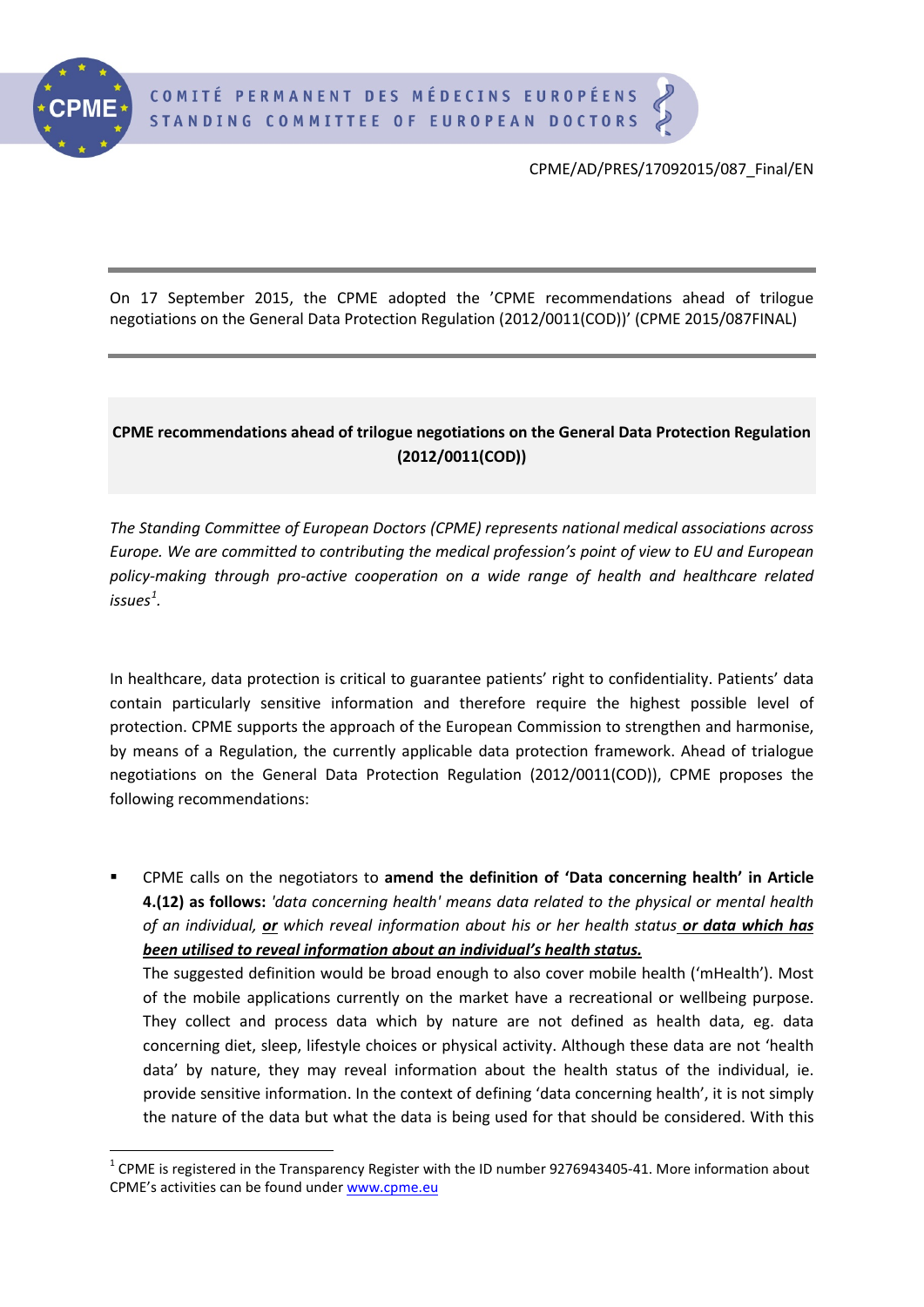

## CPME/AD/PRES/17092015/087\_Final/EN

extensive understanding, these situations would be covered. Furthermore, the definition would appear to be in line with the approach of the European Court of Justice (ECJ) which held in the Lindqvist case (C-101/01, Slg. 2003, I-12971, No. 50) that *"(i)n the light of the purpose of the directive [95/46/EC], the expression 'data concerning health' used in Article 8(1) thereof must be given a wide interpretation so as to include information concerning all aspects, both physical and mental, of the health of an individual."*

- CPME calls on the negotiators to **support Commission's and Parliament's approach to maintain the explicit indication in the definition of 'Data subject consent' (article 4.(8)).** In the case of mHealth mentioned above where sensitive information may be processed, it is all the more important to ensure that the consent given is of the highest possible quality level. In the context of the direct provision of care or treatment, this explicit indication would not be required as specific exemptions are foreseen in Article 81.1(a) of the Commission's proposal and article 9.2(h) of the Council's general approach. It is indeed presumed that a patient seeking/receiving care or treatment implicitly agrees for his data to be processed by his doctor, and if needed, by the healthcare team, for the care or treatment purposes.
- CPME calls on the negotiators to **maintain the Commission's original approach towards medical research and support the recommendations of the European Data Protection**  Supervisor (EDPS) in relation to Articles 81 and 83<sup>[2](#page-1-0)</sup>. In particular:
	- **CPME calls the negotiators to support the following EDPS amendment to Article 81**: *'2. In the case of point (d) above the processing shall be carried out subject to the additional conditions and safeguards set forth in Articles 83 and 83a, and on the basis of the consent of the person concerned or some other legitimate basis laid down by law, such as, in particular, research that serves a high public interest, if that research cannot possibly be carried out otherwise.'*
	- **CPME calls the negotiators to support the following EDPS amendment to Article 83**: *'(b) appropriate technical and organisational measures are taken to protect the rights and interests of the data subjects, which must, in particular, effectively ensure that the data cannot be used in support of measures or decisions affecting specific individuals'*.

Medical research has huge societal benefits and is essential to maintaining and enhancing the health of a population. It is equally essential that the individuals' interests are protected through strong ethical safeguards and reliable governance structures, such as independent research ethics committees and other independent review boards entitled to oversee such processes, or in the UK the Confidentiality Advisory Group. Although the Data Protection Regulation might not be the legal instrument to address ethical questions posed by scientific research, it should provide a proportionate legal framework enabling valuable medical research to progress whilst

<span id="page-1-0"></span> $^2$  [Annex to Opinion 3/2015: Comparative table of GDPR texts with EDPS recommendations](https://secure.edps.europa.eu/EDPSWEB/webdav/site/mySite/shared/Documents/Consultation/Opinions/2015/15-07-27_GDPR_Recommendations_Annex_EN.pdf) (27 July 2015). EDPS opinion 3/2015 'Europe's big opportunity - [EDPS recommendations on the EU's options for data](https://secure.edps.europa.eu/EDPSWEB/webdav/site/mySite/shared/Documents/Consultation/Opinions/2015/15-07-27_GDPR_Recommendations_EN.pdf) [protection reform'](https://secure.edps.europa.eu/EDPSWEB/webdav/site/mySite/shared/Documents/Consultation/Opinions/2015/15-07-27_GDPR_Recommendations_EN.pdf) (27 July 2015).